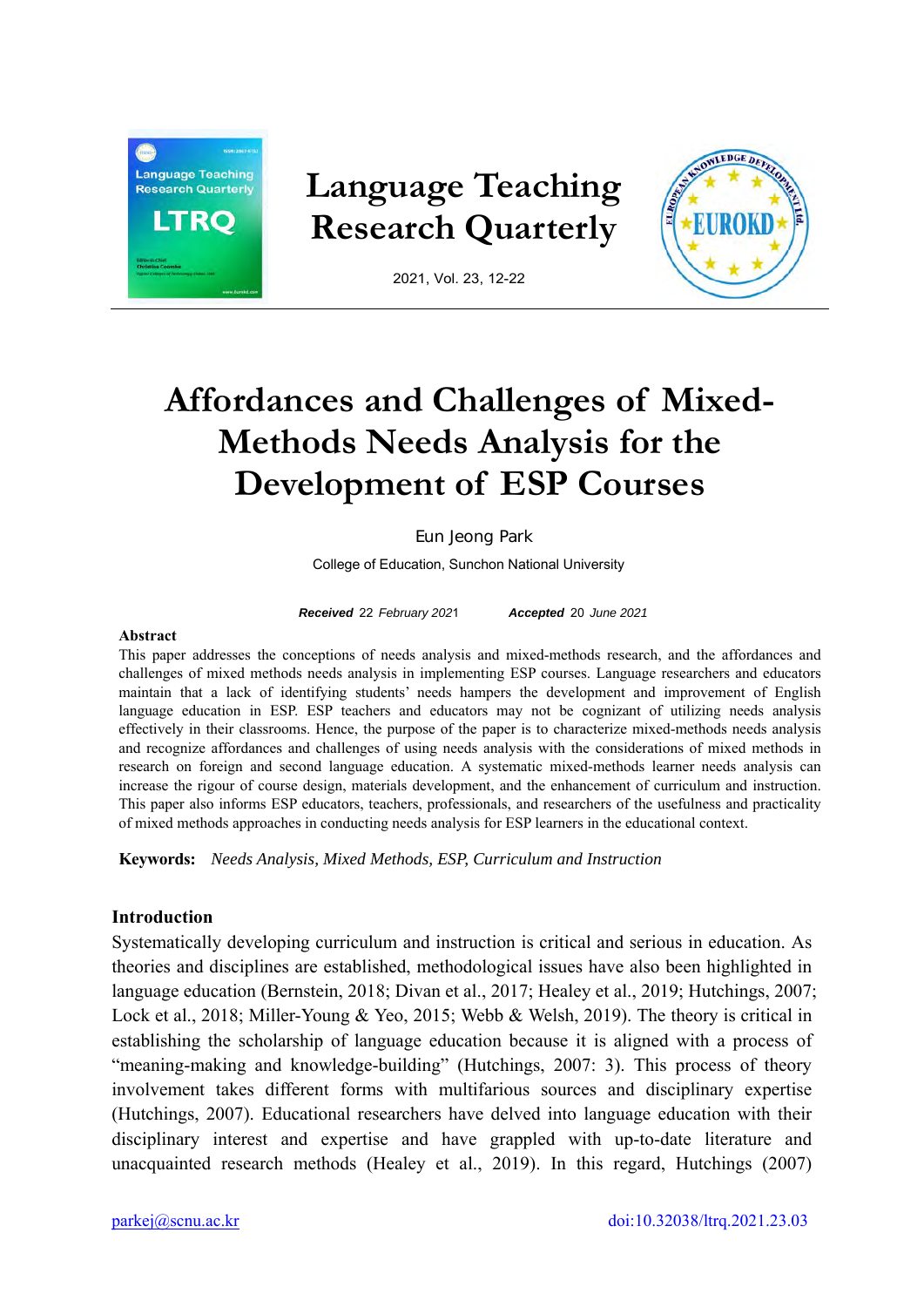concerned the discrepancy between theory and practice due to varied applications in language education. Miller-Young and Yeo's (2015) claim is that theory and methodology are explicitly and implicitly aligned, which signifies that theory assumes what and how people learn and methodology as the assumption about how and why a study is conducted.

Conducting needs analysis is necessary due to its specific and varied purposes and functions in English language education's current or future use (Long, 2005). Many educational scholars and researchers (Brown, 2009; Dudley-Evans & St John, 1998; Flowerdew, 2013; Hyland, 2014; Johns & Makalela, 2011; Kaivanpanah et al., 2021; Long, 2005; West, 1994) have addressed the significance of implementing needs analysis in the field of education. West (1994) offered three major functions of needs analysis: 1) improving teaching methods, 2) adapting the teaching to the type of learning public, and 3) training the learner how to learn (p. 2). Hyland (2014) considered needs analysis critical in collecting and assessing relevant information about course design and development. Flowerdew (2013) provided a chronological overview of needs analysis in English for academic and occupational purposes, emphasizing corpus-based methodologies (Biber, 2006) and ethnographic and socio-rhetorical genre-analytic needs analysis (Jasso-Aguilar, 2005) as crucial in the field of language teaching and learning. Kaivanpanah et al. (2021) indicated the EAP teachers' crucial roles and responsibilities in performing needs analysis.

In the 1970s, a notional-functional system developed by Wilkins (1974) was popular in developing and implementing syllabi and pedagogic materials in education. This notionalfunctional approach has been believed to meet various learners' language needs in a standardized way. The sequences of lexical, structural, notional, and functional language components are pre-planned in this prescriptive way, assuming that these sequences meet learners' needs. However, Long (2005) criticized a heavy reliance on the notional-functional way to understand learners' needs. However, it included conflicting issues such as developmental structures in foreign and second language learning (Larsen-Freeman & Long, 2014) and cognitive processing constraints on learnability and teachability (Pienemann, 1998).

Furthermore, the prescriptive notional-functional approach to assume students' needs is decontextualized, misleading the information about the learners' actual needs. Most linguistic analyses are based on the supra-sentential and textual level, which does not reach the satisfaction of foreign and second language learners. For these reasons, Long's (2005) taskbased syllabus has become practically affordable as a potential needs analysis. Task-based needs analyses are learner-centred, aligned with learners' internal development of language learning. Long's (2005) extensive survey of the scholarly literature on needs analysis enabled us to pinpoint the potential of using various sources from insiders' and outsiders' perspectives to combine qualitative and quantitative methods.

This paper addresses the definition of needs, the rationale, and the affordances and controversial issues of the mixed-methods approach in implementing and utilizing needs analysis in language education, particularly focusing on ESP courses. This paper also attempts to expand Long's (2005) discussion about using different methods for the development of needs analyses in language education. Despite the paucity of relevant mixedmethods needs analysis in ESP classroom research, it is important to consider mixed methods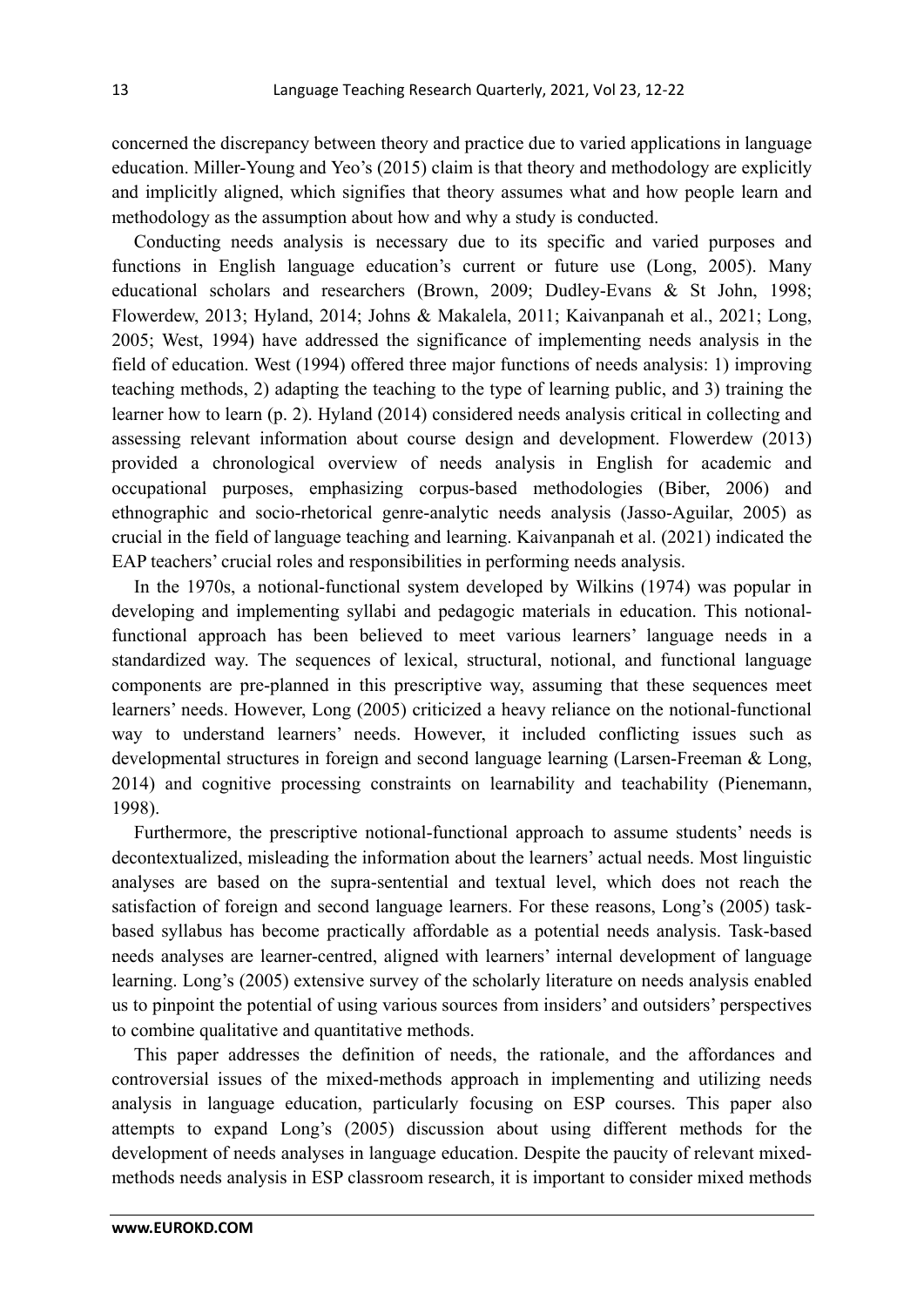for learner needs analyses. Hence, this paper strives to fill the gap mentioned above in bridging theory and practice by delimiting the conceptions of needs, needs analysis, and mixed methods research and unfolding the ways educational researchers have conglomerated mixed methods research and needs analysis in the field of ESP and broadly language education.

# **What are "Needs"?**

It may be obvious that English language courses are necessary for college students' intellectual and linguistic development and higher education careers. However, we often neglect what the language course is for. Do college students take language courses because there is a policy to promote communication competency in college? Is the language course seriously and solely for college students or for university? No matter whether a policy matters, it may still be essential to consider why language courses are offered and what their benefits are for college students to take. In this regard, identifying the needs of language learning and use is critical in higher education. As language educators and professionals, we need to develop syllabus designs and prepare relevant materials to meet the learner needs. The needs may be the present or future requirement of learners, indicating "the students' study or job requirements, that is, what they have to be able to do at the end of their language course" (Widdowson, 1981, p. 2). Needs are what is perceived by the society, the organization, and/or particularly language programs and instruction (Mountford, 1981). Basturkmen (1998) identified language needs as the important consideration of acknowledging the gap between the present proficiency and the target proficiency of learners, which greatly influences the development of syllabus designs, curriculum and instruction. Needs have been described as learners' goals, desires, preferences, expectations, and/or necessities of language learning (Hyland, 2014; Richards, 2013). Needs can also be students' awareness of language proficiency and their motives for taking a course (Hyland, 2014). Recently, Brown (2016) defined language needs as "sets of judgments and compromises justified by observation, surveys, test scores, language learning theory, linguistics" (p. 16). Needs analysis can function as the rigorous and methodical investigation of the learner needs for syllabus designs, curriculum and instruction in education.

# **Needs Analysis in ESP**

Needs analysis has widely been used in the field of ESP across different disciplines and countries (Ahmmed et al., 2020; Alhasani, 2021; Creamer & Ghoston, 2013; Javid & Mohseni, 2020; Karapetian, 2020; Miller, Klassen, & Hardy, 2020; Petraki & Khat, 2020; Thepseenu, 2020; Yatroon, 2020). In particular, STEM has utilized needs analysis for various reasons (Alhasani, 2021; Creamer & Ghoston, 2013; Petraki & Khat, 2020; Thepseenu, 2020). Creamer and Ghoston (2013) conducted a mixed-methods content analysis of the mission statements of colleges of engineering in mapping derived codes and examining any significant association with institutions that robust representations of women. The mixedmethods content analysis showed the significant relationship between the diversity code and the representation of women. Alhasani's (2021) study examined the impact of the ESP courses on the communication of engineering and/or architecture students in Albania. A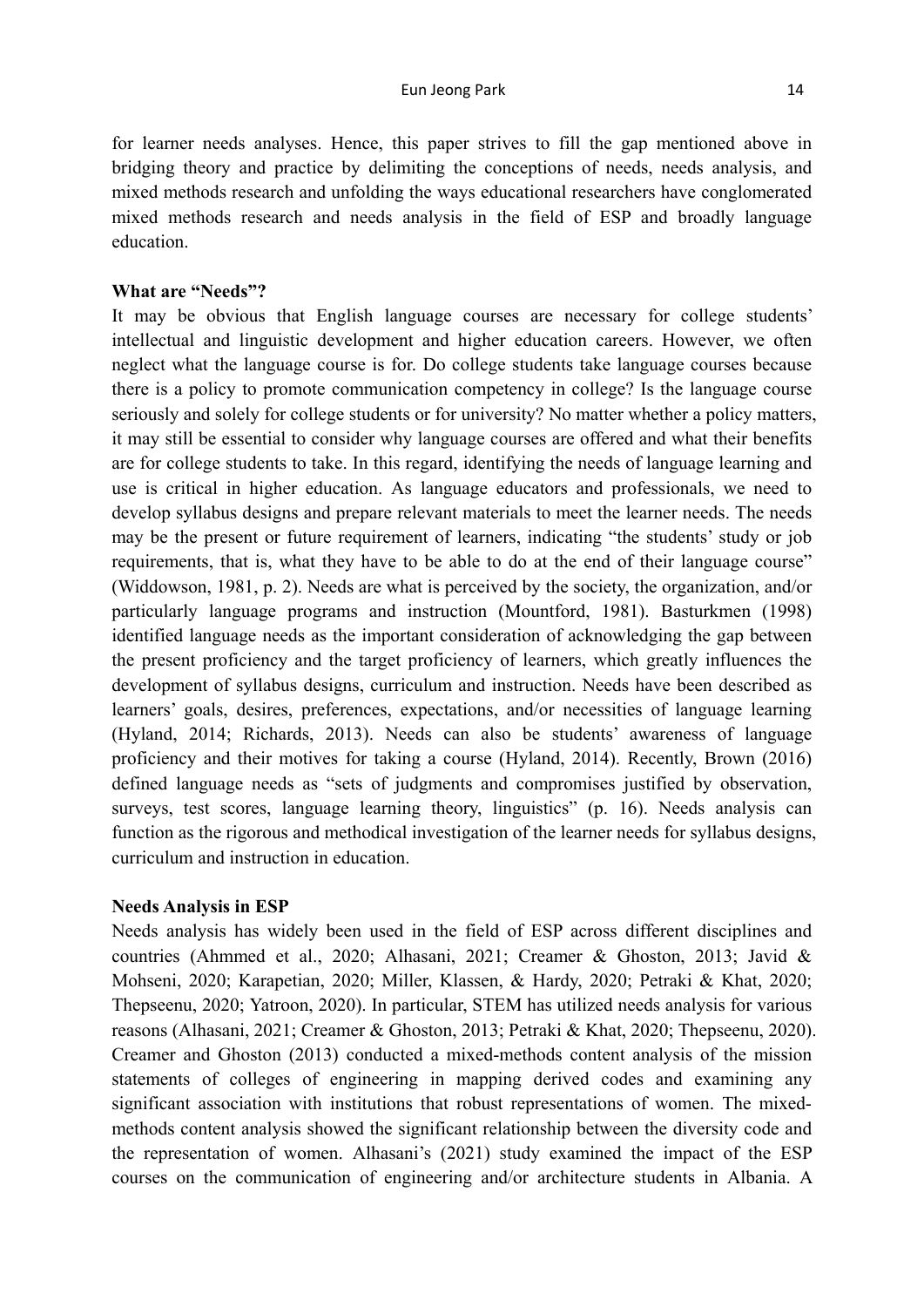mixed-method with the questionnaire and the semi-structured interviews was used in exploring the students' needs. The findings revealed that the students' high interest and emergent appreciation contributed to the development of cognitive acquisition and the improvement of soft skills. Thepseenu's (2020) study investigated language needs and perceptions of civil engineering students in Thailand. A mixed methods design including the survey questionnaire and focus group interviews was employed to explore the students' perceived language needs on the ESP course. The study discovered that students needed the development of speaking and listening skills related to work and career situations. The participants also preferred pair and group work activities. Petraki and Khat's (2020) study examined the challenges and constraints of both industry and academic stakeholders who designed an ESP course in the field of STEM in a Cambodian university. Data were gathered and analyzed with the use of interviews and document analysis. Several challenges included a dearth of ESP training opportunities, a lack of teacher motivation, the hardship of material development, and the students' low level of English proficiency. The study implied the importance of collaboration and shared decision-making as the key to the ESP course design success. Most needs analysis research tends to put a heavy focus on students' perspectives for curriculum and course designs. However, Petraki and Khat's (2020) study attempted to see the stakeholders' views, which has tried to fill the gap of needs analysis research.

Other disciplines have paid close attention to various ESP learners (e.g., economics and law students, nursing students, guarding police cadets, seafarers). Lock et al.'s (2018) study explored the impact of co-teaching in nurse education by examining the students' and instructors' perspectives and experiences of co-teaching by using mixed methods. Ahmmed et al. (2020) identified the needs of acquiring maritime English language skills for Bangladeshi seafarers who work on ships and seek employment opportunities in the maritime sector. Senior cadets and recruiting agencies were the participants of the study. The study employed a mixed-method design to collect both qualitative and quantitative results. The study revealed that communication efficiency was an essential skill for the seafarers, and the agencies required their cadets to improve speaking skills the most. Ahmmed et al.'s (2020) would be meaningful in that no studies were conducted on the needs analysis of the maritime skills and qualifications that the Bangladeshi maritime graduates require to work on-board vessels. Javid & Mohseni's (2020) study described needs analysis of the ESP curriculum for guarding police cadets in an Iranian university by utilizing an exploratory sequential mixed methods design. The learner factors, target situation, present situation, and specialist discourse of the participants were analyzed through needs analysis. The findings showed the different needs of the stakeholders, the mismatch between the major purpose of the curriculum and the ESL course, and several suggestive ways of curriculum development. Karapetian's (2020) study evaluated the flipped classroom model of the ESP course, Business English, at the college of Economics in Ukraine. The economics students' critical thinking skills and academic performances were measured through a mixed-methods experimental study. The findings showed that the students in Economics perceived flipped classroom as useful in developing their critical skills and academic performances through the involvement of problem-solving activities and the use of different learning styles. Yatroon's (2020) study explored international law students' language needs with the use of the mixed methodological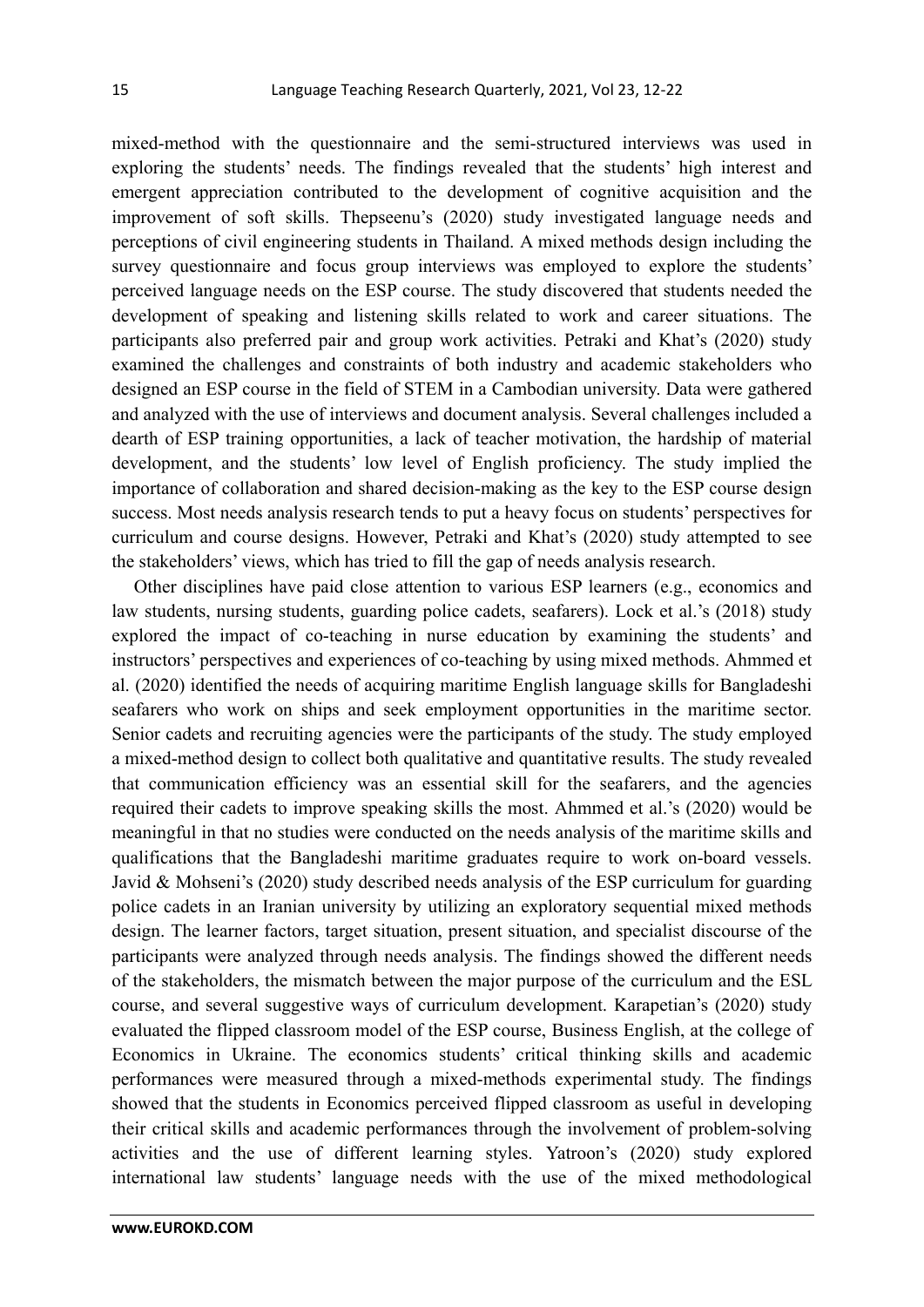approach at Iran universities. The results showed the disagreement between the learners' needs and the expected needs from the relevant tasks in the textbooks, which can be useful to material developers and book designers in the field of law ESP.

Overall, all of the studies indicated that their universities in different countries have not considered conducting systematic needs analysis seriously, and the needs analysis has been under-evaluated in the field of ESP. Divan et al.'s (2017) review study implied that further investigation of mixed methods research would be advantageous in the development of ESP courses with rigour.

# **Characteristics of Mixed Methods Research**

Mixed-methods research has been acknowledged as a potentially adequate research method to confront the complexity and the abstractness in the levels and phases of manifold data sources, data analyses, research designs, and interpretation of data collection and analysis in education (Creswell & Clark, 2007; Howe, 1998; Johnson & Onwuegbuzie, 2004; Tashakkori & Teddlie, 2003; Wilkinson & Staley, 2019; Yin, 2006). The term mixed methods research refers to "an intellectual and practical synthesis" (Johnson, Onwuegbuzie, & Turner, 2007: 129) in the process of collecting and analyzing data, integrating the findings, and drawing inferences with the use of both quantitative and qualitative methods and/or approaches in a single study (Creswell & Clark, 2007).

Mixed methods research designs have several characteristics, particularly aligned with the major purpose of research: answering research questions in practice per se. The inquiry in research can be achieved through data collection and analysis in both quantitative and qualitative domains (Teddlie & Tashakkori, 2011). Mixed methods research designs embrace the complexity of the data source collection and analyses with divergent perspectives. Mixed methods research sanctions an emphasis on the research question with proper methods and approaches within a single study (Johnson & Onwuegbuzie, 2004; Teddlie & Tashakkori, 2011). In this way, language and educational research can be posited in a transformative or transdisciplinary framework by addressing different theoretical and methodological perspectives at different levels and phases under the pragmatic paradigm. Language and educational researchers (Hashemi, 2012; Hulstijn et al., 2014; King & Mackey, 2016; Riazi, 2016; Riazi & Candlin, 2014) have delved into the development of mixed methods research in the field of education. Mixed methods research can expand the extent and the scope of research by layering (King & Mackey, 2016) methodologies across diverse epistemological perspectives. Needs analysis can collectively and collaboratively be examined with mixed methods for real-world problem solving of language learning, including diverse epistemological stances, in ESP classrooms. Hashemi and Babaii's (2013: 828) study showed the potential of mixed methods research as novel research designs, suggesting the effective use of mixed methods research as a "versatile research methodology" in the field of education.

## **Affordances of Mixed Methods Needs Analysis**

Triangulating methods for mixed-methods needs analysis is salient in ensuring credibility and dependability (Long, 2005). On top of the function of triangulation, mixed methods research can offer an avenue to implement needs analyses efficiently. Greene, Caracelli, and Graham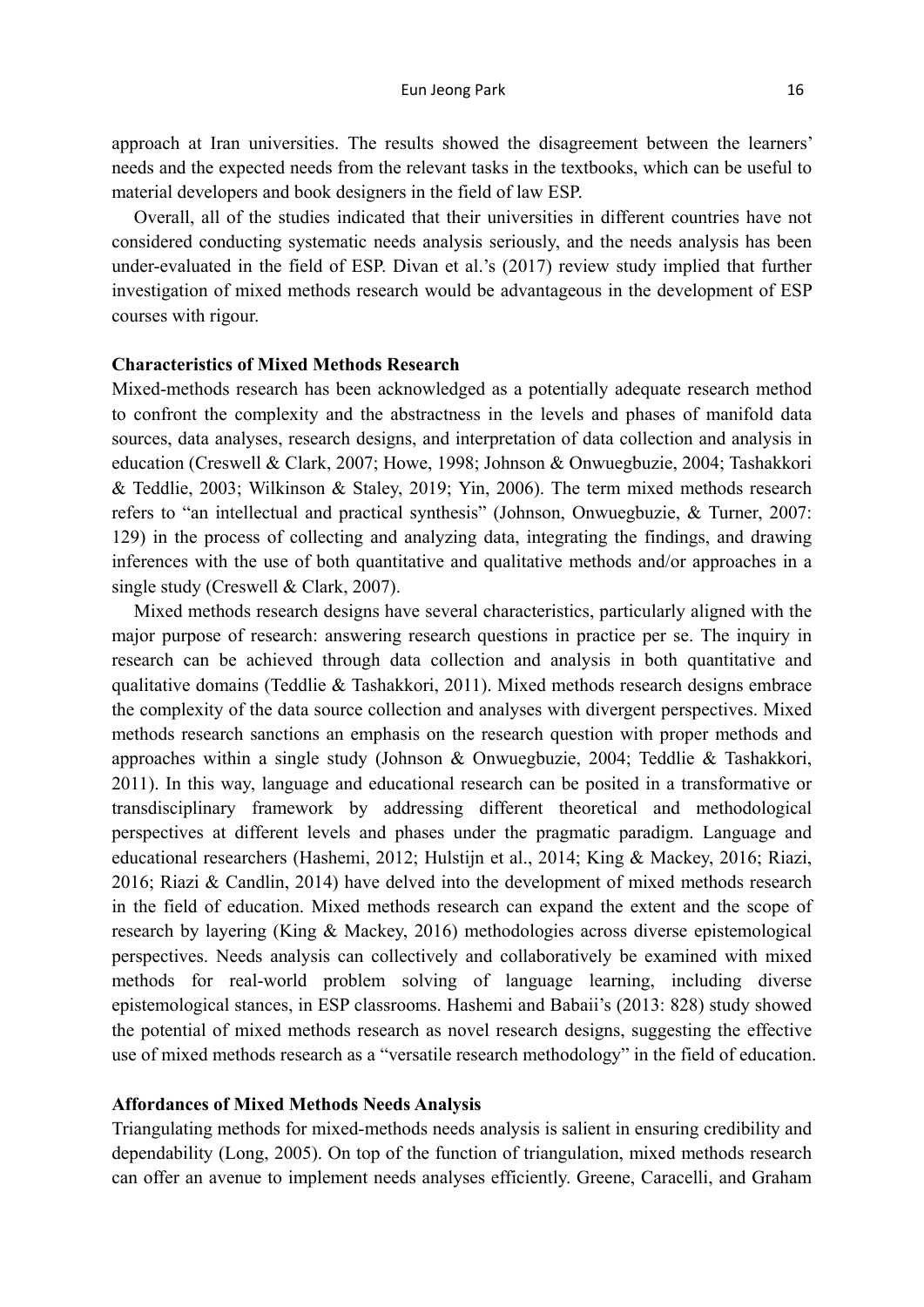(1989) proposed five functions of mixed-methods designs: (1) triangulation/convergence, (2) development, (3) complementarity, (4) expansion, and (5) initiation. Triangulation/convergence encompasses answering the same question with the use of both types of quantitative and qualitative methods, either by converting data from one type into another (e.g., qualifying quantitative data or quantifying qualitative data) or by comparing the results to reach the same conclusion (triangulation). Development involves using one method for some questions and the other method for other questions (e.g., developing interventions or data collection measures). Complementarity exploits each set of methods to answer a series of questions for the purpose of elaboration (e.g., using qualitative data for the depth of understanding and quantitative data for the breadth of understanding). Expansion signifies using one method to answer research questions raised by the other type of method (e.g., using qualitative data to describe the results of quantitative data). Initiation is about combining qualitative and quantitative methods to resolve or uncover any contradiction of the results in research. Mixed methods research can be a fundamental research method to make needs analysis rigorous and systematic. Mixed-methods designs can help us reconceptualize and develop needs analysis by triangulating multiple sources and different analyses and developing, expanding, complementing, and strategically initiating them.

# **Challenges of Mixed Methods Needs Analysis**

Despite the significance of using mixed methods for needs analysis, we may encounter some challenges and controversial issues of conducting mixed methods needs analysis in the field of education. Johnson and Onwuegbuzie (2004) recognized several challenges of using mixed methods in research and curriculum development, which researchers should be aware of when they implement needs analysis with mixed methods. Researchers must learn multiple methods so that they can analyze mixed data with rigour. Melekhina and Ivleva (2020) discussed psychological problems and pedagogical issues that novice teachers encounter at the workplace. It may also be a daunting task to interpret conflicting issues and contradictory results, analyze quantitative data qualitatively, and vice versa. Conducting needs analysis with mixed methods may be expensive and time-consuming due to varied phases and diverse data collection and analyses. It may take a relatively longer time for researchers and practitioners to collect and analyze data sources. Mirhosseini (2017) has recently problematized the puzzlement of the epistemological viewpoint in conducting mixed methods research. In mixed-methods research, objective measurement is essential (Sale, Lohfeld, & Brazil, 2002) in the positivist epistemological stance, while contextual meaning-making is the purpose of conducting qualitative research (Denzin  $& Lincoln, 2007$ ) in the interpretivistconstructivist position (Mirhosseini, 2017). Mirhosseini (2017: 5) maintained that "epistemological incompatibility" favoured in other mixed methods research (Hashemi, 2012; Riazi & Candlin, 2014) is not convincing. Mirhosseini (2017) argues that "the choice" (Riazi & Candlin, 2014: 143) of a foundational paradigm (i.e., pragmatism or critical realism) is problematic, and a concrete epistemological stance for mixed-methods research should be commenced in research. The cramps of the epistemological stance of mixing methods may be reasonable in a sense.

On the other hand, we would argue that learners' language needs may not merely emerge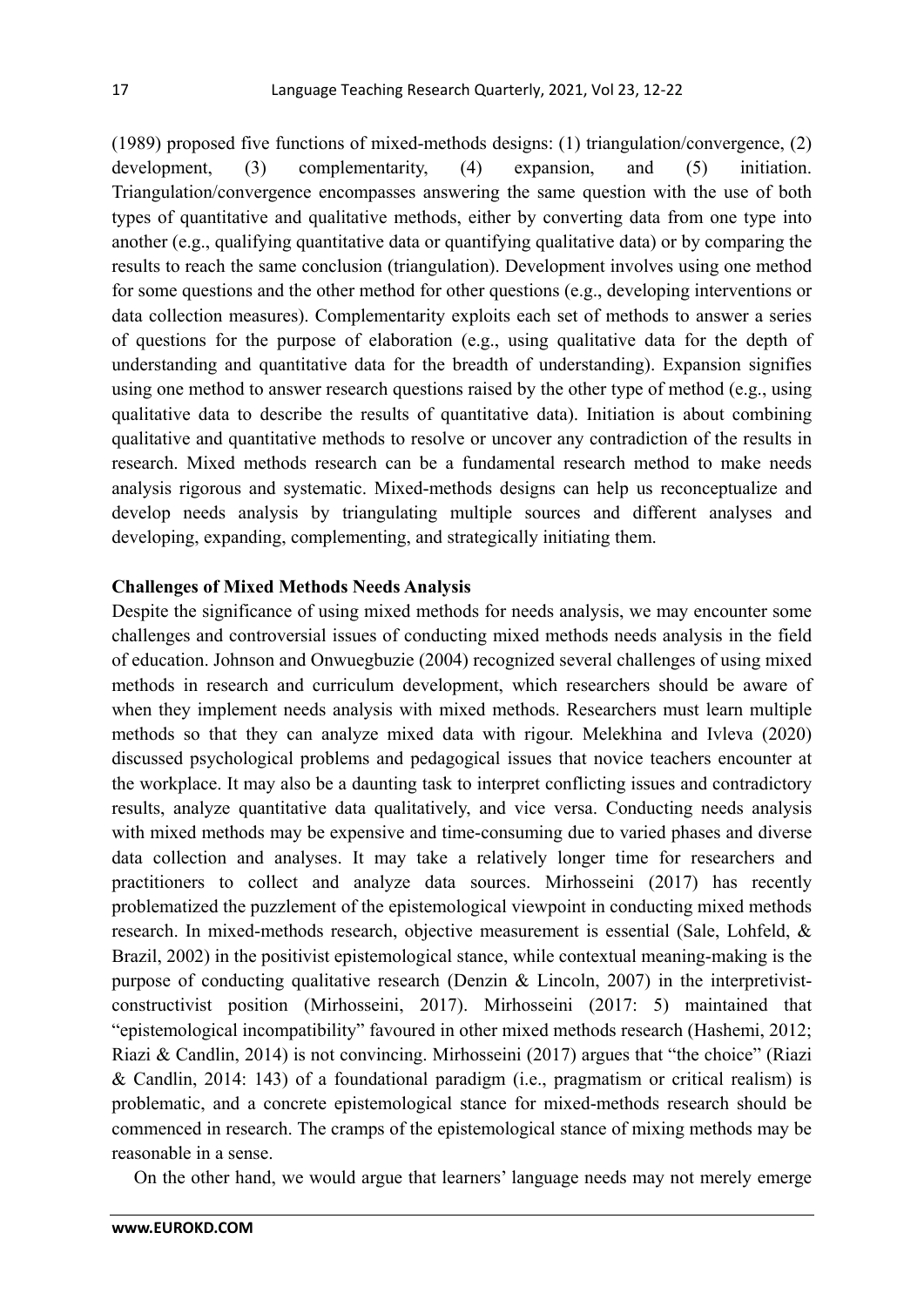on the surface with an extremely limited standpoint. The phases of collecting, analyzing, and interpreting data sources in conducting needs analysis should appropriately be layered to do the right needs analysis. Therefore, mixed methods designs can enable researchers and practitioners to discover actual learner needs in a pluralistic and corroborative way in the classroom context. Furthermore, faculty mentoring would be effective and helpful to novice teachers and professionals to implement needs analysis (Melekhina & Ivleva, 2020). In this regard, senior faculty can share their ideas and knowledge of mixed methods needs analysis and collaborate with novice and inexperienced researchers and teachers in a teacher community.

# **Discussion**

While other disciplines or areas of research (e.g., health and medical science, engineering education) have made noticeable progress in building systematic methods of needs analysis with mixed methods, not many language teachers and practitioners appreciate how developing mixed methods needs analysis in rigour. Onder-Ozdemir's (2019) longitudinal critical needs analysis identified the English for academic purposes (EAP) needs of undergraduate medical students. This study presented the process of developing critical needs analysis in EAP by employing mixed methods. However, language education and applied linguistics have not yet developed the academic discourse regarding the practicality, applicability, and affordances of mixed methods for needs analyses, particularly in the EFL context. Thus, it is critical to bear learner needs analysis with mixed methods research in mind as follows:

First, the systematicity of mixed methods research methods is often disregarded in the implementation of needs analysis. The notional-functional system (Wilkins, 1974) has not represented what learners want or lack due to its characteristic of the prescriptive standardization. Instead, Long's (2005) task-based needs analysis uncovered learners' language and learning needs. Long saw the potential of mixed methods and applied it to the enactment of needs analysis. Researchers and educators who conduct mixed methods needs analysis should consider the major three components: the purpose of needs analysis, stakeholders, and multiple sources. Implementing mixed-methods needs analysis entails multiple data sources for the breadth and depth of analysis because the triangulation of data sources commonly brings about convincing findings with validity and credibility (Long, 2005).

It should be noted that triangulating data sources and analyses is not the ultimate tactic in successful mixed methods needs analysis. As Greene et al.'s (1989) proposal of different functions, needs analysis can develop, expand, complement, and initiate data sources and analyses in investigating learners' needs. It is also important to approach and develop mixed methods needs analysis concurrently or sequentially on a research-based system.

Second, mixed-methods needs analyses can help broaden the fields of research through capacity-building in encountering mixed methods at leading institutions. Mixed methods needs analyses can be used by organizations to prioritize learner needs and improve syllabus designs, curriculum and instruction. The quality processes can be assured through the comprehensive understanding of learner needs (Kiely & Rea-Dickens, 2005) and the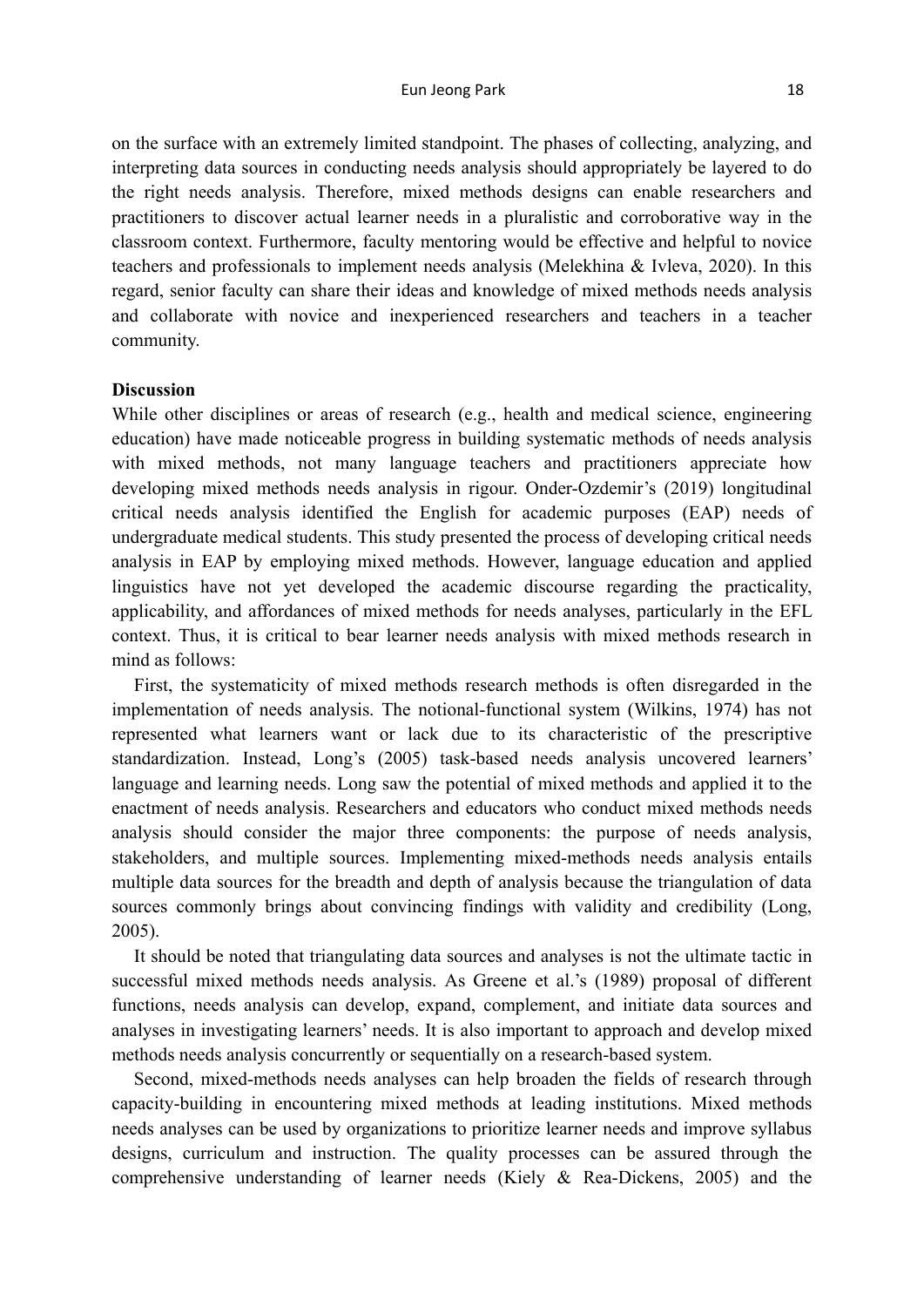evaluation process of curriculum and instruction, accompanied with mixed methods.

Third, we should focus on not only learner needs but also teacher needs. Seminal studies of Basturkmen (2017) and Bocanegra-Valle & Basturkmen (2019) discussed the issue of teacher needs, which is critically important but is under-researched. In particular, teacher needs in ESP remains an unexplored constituent in teacher education (Basturkmen, 2017). Teachers are also stakeholders of course designs, curriculum development, and broadly teaching and learning. Teachers' voice should also be heard for successful language learning and teaching. Teachers' needs can be analyzed by themselves and/or with institutional support. In other words, institutions should take educators and teachers' needs into account to achieve the ultimate goal of education.

Although the process may require a deep understanding of the complex and dynamic context and setting, the investment in the development of rigorous mixed-methods needs analysis would be a crucial component towards empowering ESP educators and teachers to pursue high quality instructional activities and advance curriculum and instruction in the field of ESP education, which leads to its productivity and effectiveness. This paper would also help ESP researchers and professionals to explore the gist of mixed-methods needs analysis to make progress in the field of ESP.

# **Conclusion**

All in all, a thoroughly sequenced mixed-methods needs analysis can contribute to the rigour of course design, materials development, and the improvement of curriculum and instruction. Hence, it is crucial to be cognizant that implementing mixed methods needs analysis systematically. This paper also informs ESP educators, professionals, and researchers of the practicality and usefulness of mixed methods approaches in implementing needs analysis for learners and teachers in the educational setting.

# **Funding**

This work was supported by a research promotion program of Sunchon National University.

#### **References**

- Ahmmed, R., Sinha, B. S., Khan, R., & Islam, D. M. (2020). A needs analysis of maritime English language skills for Bangladeshi seafarers to work on-board ships. *Marine Policy*, 119, 104041. https://doi.org/10.1016/j.marpol.2020.104041
- Alhasani, M. (2021). A study on Albanian students' perceptions of the ESP courses contribution to their engineering/architecture knowledge acquisition and communication competence. *Journal of Teaching English for Specific and Academic Purposes*, 9(1), 109-117. https://doi.org/10.22190/JTESAP2101109A

Basturkmen, H. (1998). Refining procedures: A needs analysis project at Kuwait University. *Forum,* 36(4), 2-9.

- Basturkmen, H. (2017). ESP teacher education needs. *Language Teaching*, 52(3), 318-330.
- Bernstein, J. L. (2018). Unifying SoTL methodology: Internal and external validity. *Teaching & Learning Inquiry*, 6(2), 115-126. http://dx.doi.org/10.20343/teachlearninqu.6.2.9
- Biber, D. (2006). *University Language: A Corpus-Based Study of Spoken and Written Registers.* Philadelphia, PA: John Benjamins.
- Bocanegra-Valle, A., & Basturkmen, H. (2019). Investigating the teacher education needs of experienced ESP teachers in Spanish universities. *Ibérica*, 38, 127-149.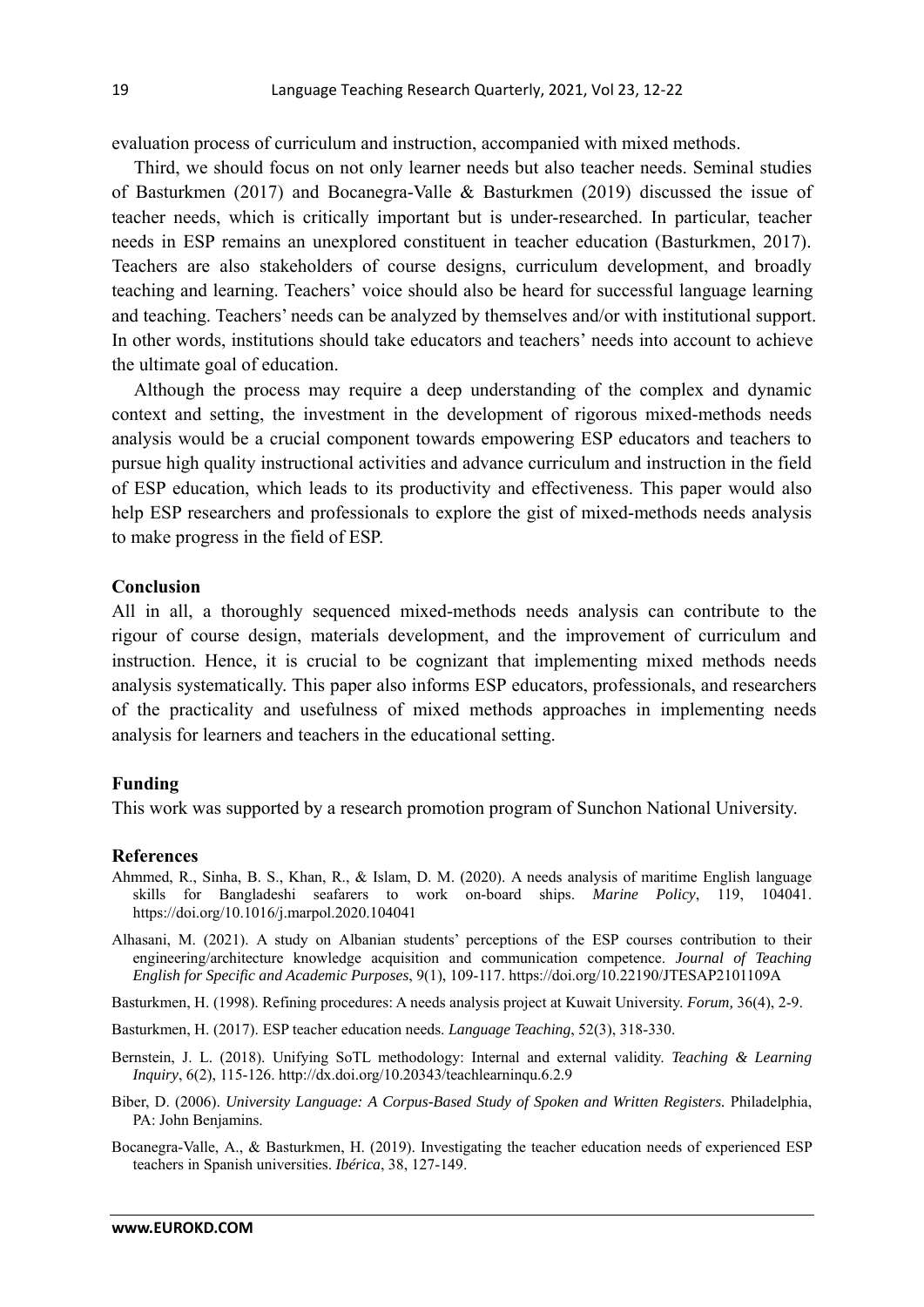- Brown, J. D. (2009). Foreign and second language needs analysis. In Long, M., & Doughty, C. (Eds.), *The handbook of language teaching* (pp. 269-293). Hoboken, NJ: Wiley-Blackwell.
- Brown, J. D. (2016). *Introducing Needs analysis and English for Specific Purposes*. New York, NY: Routledge.
- Creamer, E. G., & Ghoston, M. (2013). Using a mixed methods content analysis to analyze mission statements from colleges of engineering. *Journal of Mixed Methods Research*, 7(2), 110-120.
- Creswell, J. W., & Clark, V. L. P. (2007*). Designing and Conducting Mixed Methods Research.* Thousand Oaks, CA: Sage.
- Denzin, N. K., & Lincoln, Y. S. (2007). *Collecting and Interpreting Qualitative Materials*. Thousand Oaks, CA: Sage.
- Divan, A., Ludwig, L. O., Matthews, K. E., Motley, P. M., & Tomljenovic-Berube, A. M. (2017). Survey of research approaches utilized in the scholarship of teaching and learning publications. *Teaching & Learning Inquiry*, 5(2), 16-29.
- Dudley-Evans, T., & St. John., M. J. (1998). *Developments in English for Specific Purposes*: *A Multi-Disciplinary Approach*. Cambridge: Cambridge University Press.
- Flowerdew, L. (2013). Needs analysis and curriculum development in ESP. In Paltridge, B., & Starfield, S. (Eds.), *The Handbook of English for Specific Purposes* (pp. 325-346). Hoboken, NJ: Wiley-Blackwell.
- Greene, J. C., Caracelli, V. J., & Graham. W. F. (1989). Toward a conceptual framework for mixed method evaluation designs. *Educational Evaluation and Policy Analysis*, 11(3), 255-274.
- Hashemi, M. R. (2012). Reflections on mixing methods in applied linguistics research. *Applied Linguistics*, 33(2), 206-212. doi:10.1093/applin/ams008
- Hashemi, M. R., & Babaii, E. (2013). Mixed methods research: Toward new research designs in applied linguistics. *Modern Language Journal*, 97(4), 828-852.
- Healey, M., Matthews, K. E., & Cook-Sather, A. (2019). Writing scholarship of teaching and learning articles for peer-reviewed journals. *Teaching & Learning Inquiry*, 7(2), 28-50. doi:10.20343/teachlearninqu.7.2.3
- Howe, K. R. (1988). Against the quantitative–qualitative incompatibility thesis or dogmas die hard. *Educational Researcher*, 17(8), 10-16.
- Hulstijn, J. H., Young, R. F., Ortega, L., Bigelow, M., DeKeyser, R., Ellis, N. C., Lantolf, J., Mackey, A., Talmy, S. (2014). Bridging the gap: Cognitive and social approaches to research in second language learning and teaching. *Studies in Second Language Acquisition*, 36, 361-421.
- Hutchings, P. (2007). Theory: The elephant in the scholarship of teaching and learning room. *International Journal for the Scholarship of Teaching and Learning*, 1(1), 1-4. doi:10.20429/ijsotl.2007.010102
- Hyland, K. (2014). *English for Academic Purposes*. London: Routledge.
- Jasso-Aguilar, R. (2005). Sources, methods and triangulation in needs analysis: A critical perspective in a case study of Waikiki hotel maids. In Long, M. (Ed.), *Second Language Needs Analysis* (pp. 127-158). Cambridge: Cambridge University Press.
- Javid, M., & Mohseni, A. (2020). English for law enforcement purposes: ESP needs analysis of border guarding officers. *Iranian Journal of English for Academic Purposes, 9*(4), 89-111.
- Johns, A., & Makalela, L. (2011). Needs analysis, critical ethnography, and context: Perspectives from the client – and the consultant. In Belcher, D., Johns, A. M., & Paltridge, B. (Eds.), *New directions in English for Specific Purposes Research* (pp. 197-221). East Lansing, MI: University of Michigan Press.
- Johnson, R. B., & Onwuegbuzie, A. J. (2004). Mixed methods research: A research paradigm whose time has come. *Educational Research*, 33(7), 14-26.
- Johnson, R. B., Onwuegbuzie., A. J., & Turner, L. A. (2007). Toward a definition of mixed methods research. *Journal of Mixed Methods Research*, 1(2), 112-133.
- Kaivanpanah, S., Alavi, S. M., Bruce, I., & Hejazi, S. Y. (2021). EAP in the expanding circle: Exploring the knowledge base, practices, and challenges of Iranian EAP practitioners. *Journal of English for Academic Purposes*, 50, 100971.
- Karapetian, A. O. (2020). Creating ESP-based language learning environment to foster critical thinking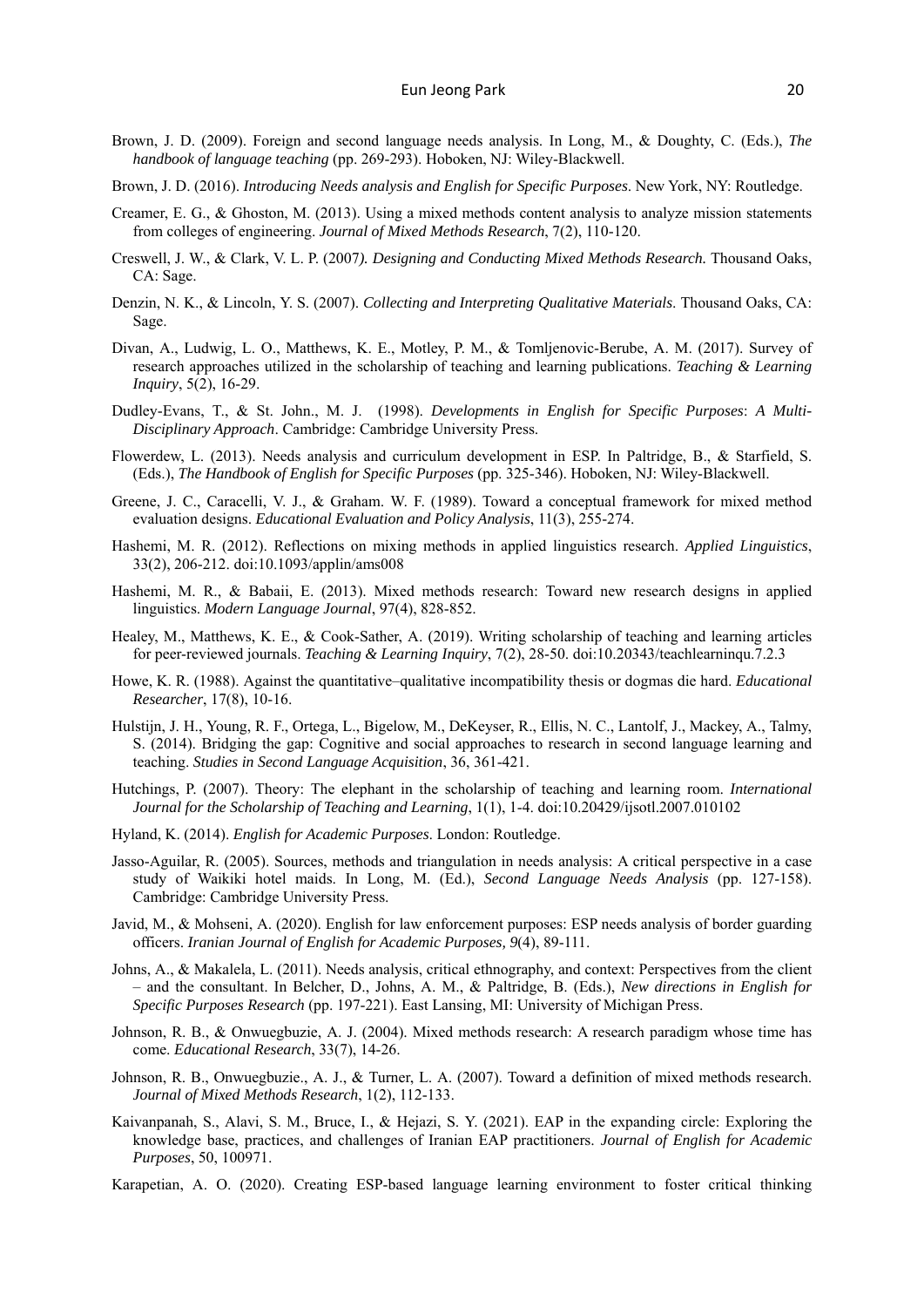capabilities in students' papers. *European Journal of Educational Research*, 9(2), 717-728.

- Kiely, R., & Rea-Dickens, P. (2005). *Program Evaluation in Language Education.* London: Palgrave Macmillan.
- King, K. A., & Mackey, A. (2016). Research methodology in second language studies: Trends, concerns, and new directions. *The Modern Language Journal*, 100(S1), 209-227. doi:10.1111/modl.12309
- Larsen-Freeman, D., & Long, M. (2014). *An Introduction to Second Language Acquisition Research*. London: Longman.
- Lock, J., Rainsbury, J., Clancy, T., Rosenau, P., & Ferreira, C. (2018). Influence of co-teaching on undergraduate student learning: A mixed-methods study in nursing. *Teaching & Learning Inquiry*, 6(1), 38-51. doi:10.20343/teachlearninqu.6.1.5
- Long, M. (2005). Methodological issues in learner needs analysis. In Long, M. (Ed.), *Second Language Needs Analysis* (pp. 19-76). Cambridge: Cambridge University Press.
- Melekhina, E. A., & Ivleva, M. A. (2020). Novice teachers entering the profession: Problems and needs analysis. In Proceedings of the Conference *Integrating Engineering Education and Humanities for Global Intercultural Perspectives* (pp. 745-750). Cham: Springer.
- Miller, L. R., Klassen, K., & Hardy, J. W. (2020) Curriculum design from theory to practice: Preparing Japanese students to study abroad using content-based language teaching. *The Curriculum Journal*, 31(2), 1-32.
- Miller-Young, J., & Yeo, M. (2015). Conceptualizing and communicating SoTL: A framework for the field. *Teaching & Learning Inquiry, 3*(2), 37-53.
- Mirhosseini, S. A. (2017). Mixed methods research in TESOL: Procedures combined or epistemology confused. *TESOL Quarterly*, 52(2), 468-478. doi: 10.1002/tesq.427
- Mountford, A. (1981). *The Way and the Way.* London: Longman.
- Onder-Ozdemir, N. (2019). Developing a questionnaire for critical needs analysis in EAP. *The Asian ESP Journal*, 15(1.1), 98-118.
- Petraki, E., & Khat, K. (2020). Challenges and constraints in the design of an ESP course in Cambodia: Implications for higher education institutions. *Asia Pacific Journal of Education*, 1-16. doi:10.1080/02188791.2020.1798738
- Pienemann, M. (1998). *Language Processing and Second Language Development: Processability Theory*. Philadelphia, PA: John Benjamins.
- Riazi, A. M. (2016). Innovative mixed-methods research: Moving beyond design technicalities to epistemological and methodological realizations. *Applied Linguistics*, 37(1), 33-49. doi:10.1093/applin/amv064
- Riazi, A. M., & Candlin, C. N. (2014). Mixed-methods research in language teaching and learning: Opportunities, issues and challenges. *Language Teaching*, 47(2), 135-173. doi: 10.1017/S0261444813000505
- Richards, J. C. (2013). Curriculum approaches in language teaching: Forward, central, and backward design. *RELC Journal*, 44(1), 5-33.
- Sale, J. E. M., Lohfeld, L. H., &. Brazil, K. (2002). Revisiting the quantitative–qualitative debate: Implications for mixed-methods research. *Quality and Quantity*, 36(1), 43-53. doi:10.1023/A:1014301607592
- Tashakkori, A., & Teddlie, C. (2003). *Handbook of Mixed Methods in Social and Behavioral Research.* Thousand Oaks, CA: Sage.
- Teddlie, C., & Tashakkori, A. (2011). Mixed methods research: Contemporary issues in an emerging field. In Denzin, N.K., & Lincoln, Y. S. (Eds.) (4th Ed.), *The SAGE Handbook of Qualitative Research* (pp. 285-299). Thousand Oaks, CA: Sage.
- Thepseenu, B. (2020). Needs analysis for ESP course development: Thai civil engineering students' perspectives. *Asian Journal of Education and Training*, 6(3), 433-442.
- Webb, A. S., & Welsh, A. J. (2019). Phenomenology as a methodology for Scholarship of Teaching and Learning research. *Teaching & Learning Inquiry*, 7(1), 168-181. doi: 10.20343/teachlearninqu.7.1.11
- West, R. (1994). *Needs analysis in language teaching. Language Teaching*, 27, 1.